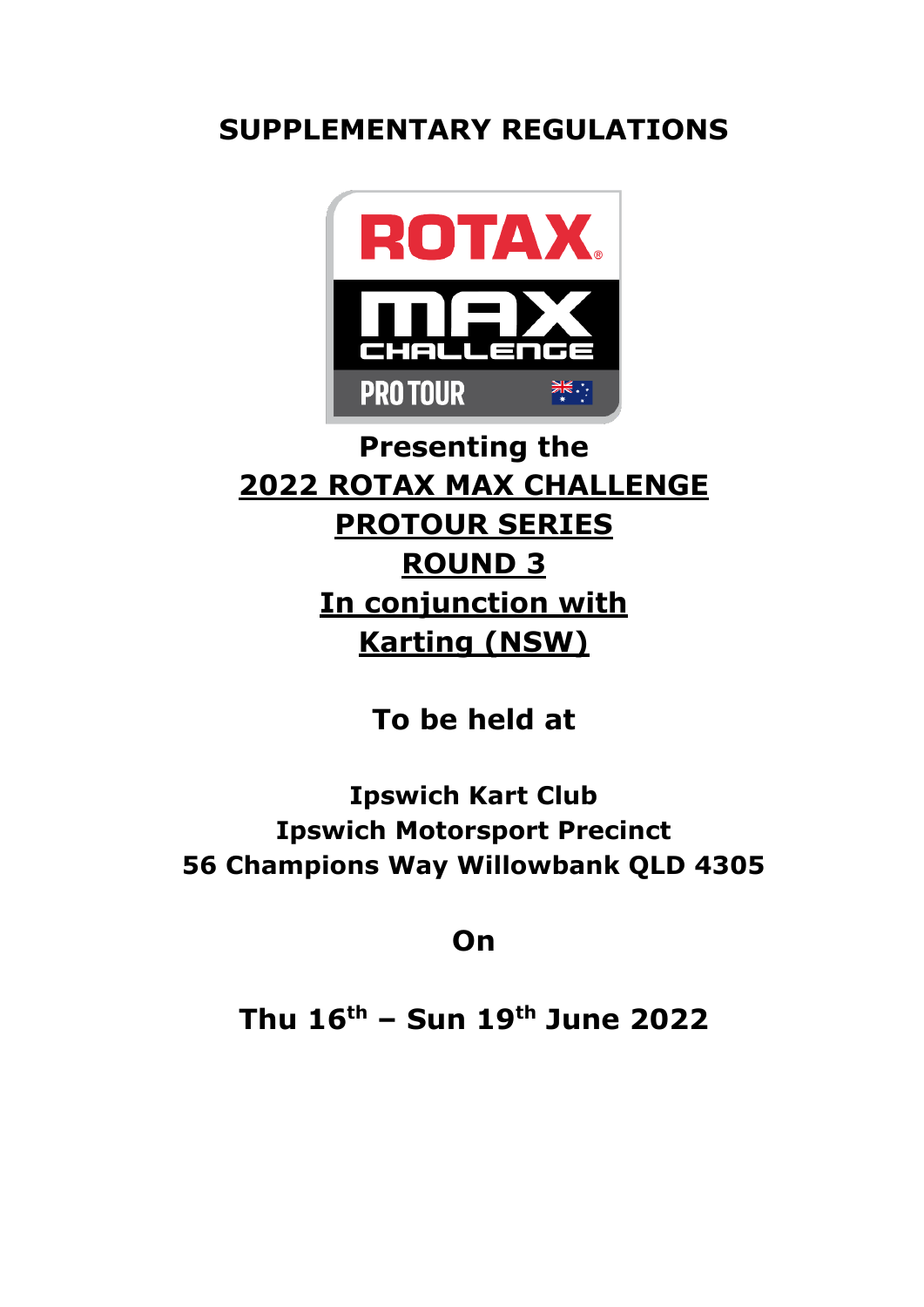

### **KARTING NSW SUPPLEMENTARY REGULATIONS**

## **STATE TITLE MEETING PERMIT NUMBER: ROT/22-0605**

### **A. MEETING ANNOUNCEMENT**

**MEETING TITLE: 2022 Rotax ProTour Series Round 3 MEETING DATES/TIMES: Start: Friday 17th June 2022 Ends: Sunday 19th June 2022 MEETING STATUS: STATE TITLE HOST CLUB / ORGANISER:** Ipswich Kart Club Phone: 0411 380 979 Email: secretary@ipswichkartcub.org.au

**ORGANISER NAME(S):** RaceMax – Richard Bethune

#### **MEETING OFFICIALS:**

| Chief Steward:                    | Phil Twigg                     |
|-----------------------------------|--------------------------------|
| Stewards:                         | Chris Robinson                 |
| Clerk of Course:                  | <b>Victor Maastricht</b>       |
| <b>Assistant Clerk of Course:</b> | Graeme Richardson, Bill Miller |
| Secretary of the Meeting:         | Nancy Castledine               |
| Starter:                          | Kalie Sampson                  |
| Chief Timekeeper:                 | Graeme Castledine              |
| <b>Chief Scrutineer:</b>          | Wayne Gilby                    |
| Scrutineers:                      | Henryk Jurczak                 |
| Fuel Tester:                      | Graeme Abbott                  |
| Tyre Tester:                      | <b>Graeme Abbott</b>           |
| <b>Barcoding Official:</b>        | <b>Russell Innes</b>           |
| Grid Marshal:                     | Rachel Kinder                  |
| Nose Cone Officials:              |                                |
| Pete Sattler, Jodie Zaal          |                                |
| Scales Marshal: Sharon Hunter     |                                |
| Emergency/Medical Services:       | Marnie Keith                   |
| Safety Officer:                   | Marnie Keith                   |
| Noise Control Marshal:            | <b>Russell Innes</b>           |
| Pit Marshal:                      | <b>Russell Innes</b>           |
| Announcer:                        | Robert Brandolini              |

 **S i g n e d : H o l l y H o l d e n - S t e w a r t - D a t e 0 1 / 0 6 / 2 0 2 2**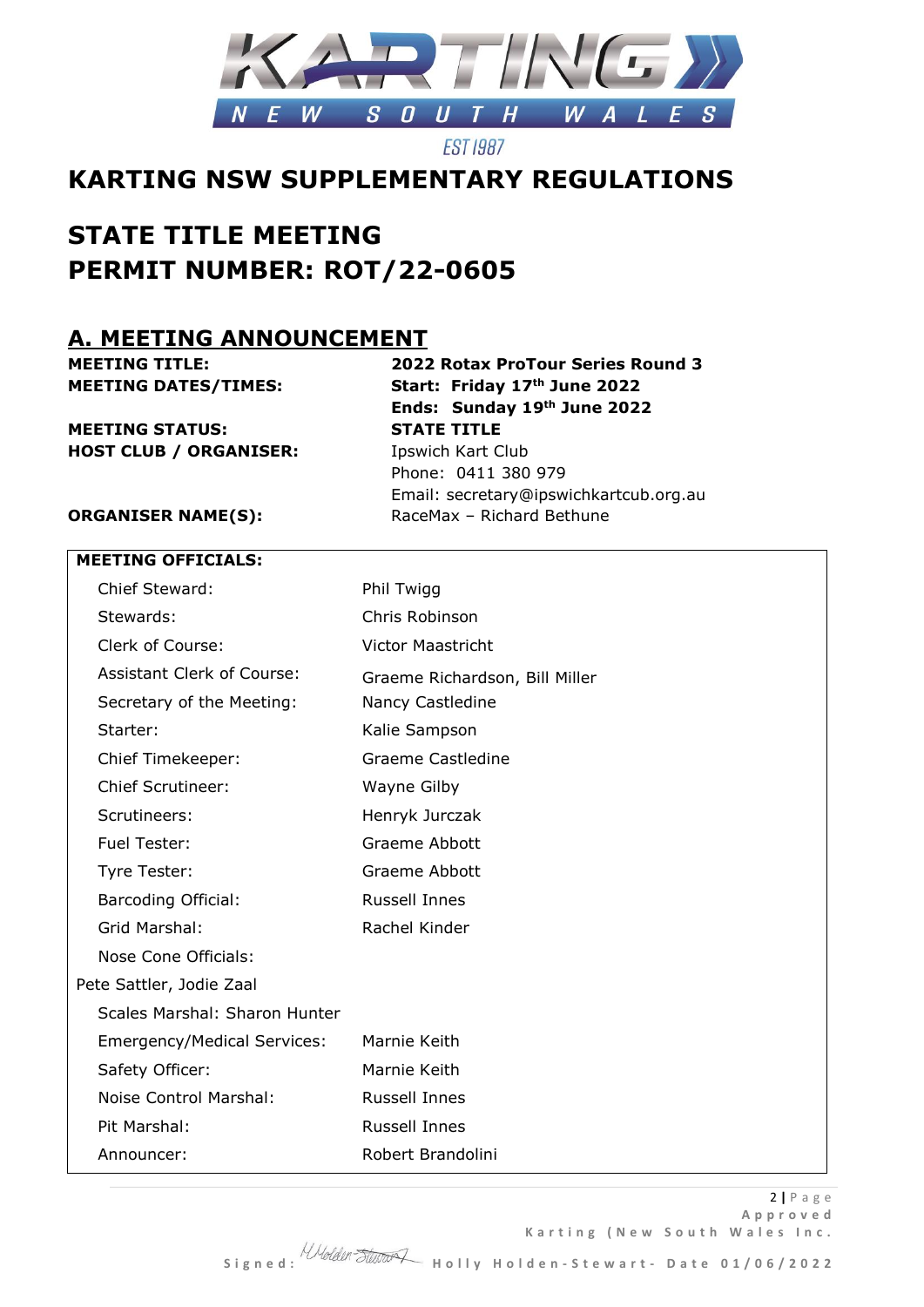

|                                     | LU <i>I 1</i> UU <i>I</i>            |
|-------------------------------------|--------------------------------------|
| Media Co-ordinator:                 | Richard Bethune (RaceMax)            |
| <b>State Officials Coordinator:</b> | Steve Fisher                         |
| State Technical Advisor:            | Graeme Abbott                        |
| <b>TRACK DETAILS:</b>               |                                      |
| Track Name:                         | <b>Ipswich Motorsport Precinct</b>   |
| Track Address:                      | 56 Champions Way Willowbank QLD 4305 |
| Race Track Option/Length:           | 1080 metres                          |
| Direction of Driving:               | Clockwise                            |
| Race Track Density:                 | 40                                   |
| Stewards Office:                    | Race Secretaries Office              |
| Mechanical Breakdown Lane:          | Will not be in use at this Meeting.  |
| Parc Ferme Area:                    | Beside Scales Area                   |
|                                     |                                      |

### **B. MEETING ENTRY**

#### **ENTRIES:**

Entries Open:

Thursday 26<sup>th</sup> of May 2022 Entries Close: Friday 10<sup>th</sup> of June at 5:00pm Late Entries Accepted: Yes, at Organisers Discretion

#### **ELIGIBLE CLASSES:**

| Rotax Micro Max   | Rotax 125 Light |
|-------------------|-----------------|
| Rotax Mini Max    | Rotax 125 Heavy |
| Rotax Junior Max  | Rotax DD2       |
| Rotax DD2 Masters |                 |

Each Class/Division must have a minimum of six (6) Entries to constitute a Class/Division. If less than six (6) genuine entries are received, the class may not be contested.

#### **ENTRY FEE(S):**

The Entry Fee for each Class / Division at this Meeting including GST is as follows:

| <b>Classes:</b>                     | <b>Entry Fee with Race Tyres &amp; Oil</b> |
|-------------------------------------|--------------------------------------------|
| Micro & Mini Max                    | \$625.00                                   |
| Junior & Rotax Heavy & Rotax Light  | \$650.00                                   |
| DD <sub>2</sub> & DD <sub>2</sub> M | \$675.00                                   |

#### **ENTRY PROCEDURE:**

Each Entry for this Meeting may be made using the **KNSW MyKarting™ Portal.** Payment of the Entry Fee can be made as follows: Via the Portal - Using your Credit Card: Visa, Mastercard. Any credit card payments will incur a processing Fee.

#### **CONDITIONS OF ENTRY:**

Eligibility is limited to Drivers who have registered for the Series prior, and who hold the correct KNSW licence applicable for the Class/Division.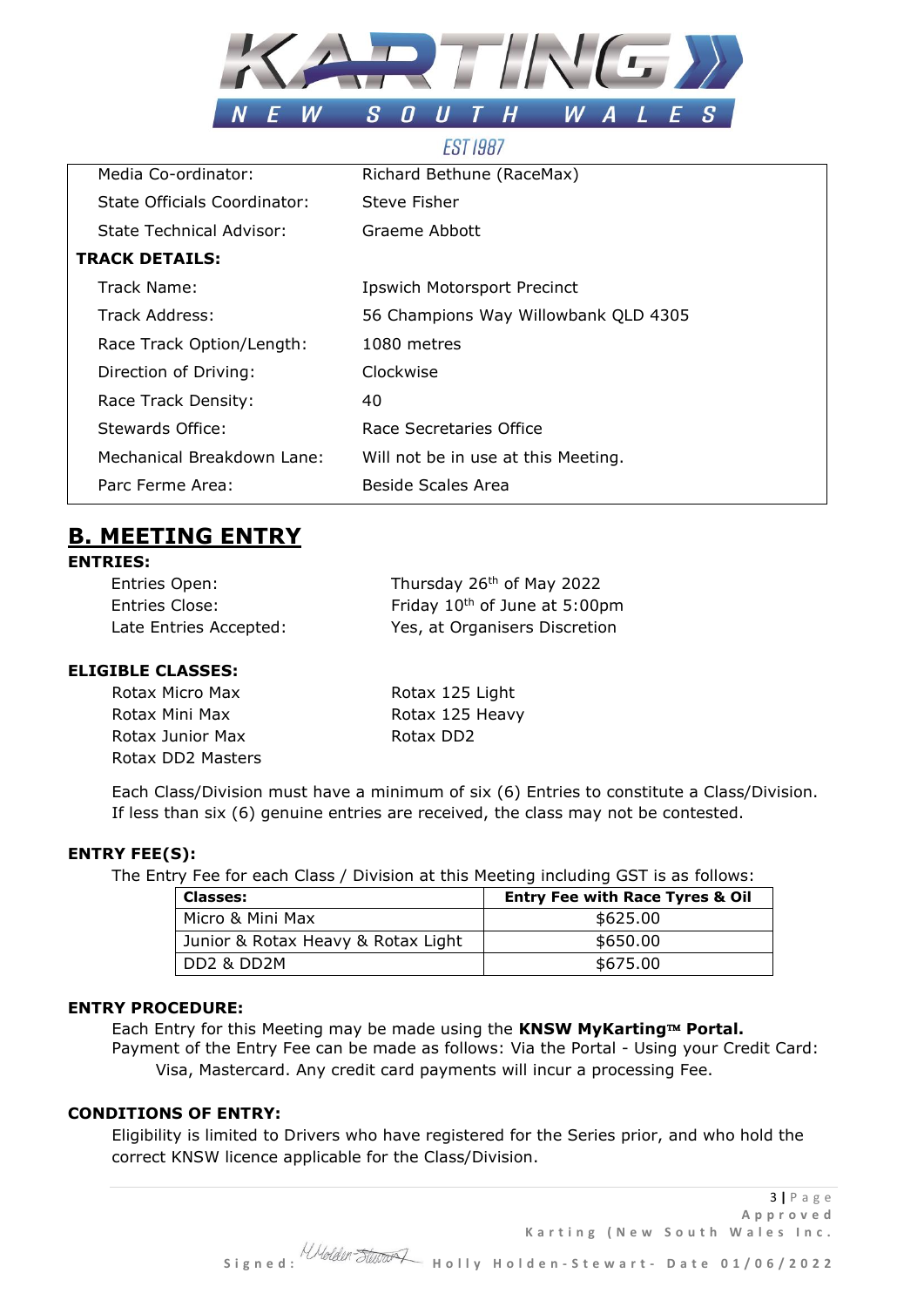

One off entries will be accepted from competitors who purchase an event licence via the organisers.

Acceptance or refusal of any entry is in accordance with the Regulations.

The Secretary of the Meeting reserves the right to allocate/change competition race numbers in accordance with the Regulations.

The Organisers reserve the right to abandon, postpone or cancel any event in accordance with the Regulations.

In the event of a Class/Division having insufficient entry numbers, the Drivers will be refunded their Entry fees.

### **C. MEETING FORMAT**

#### **FORMAT OF CLASS/DIVISION RACING:**

| Practice       | There will be six (6) practice session(s) on the Friday, all timed.<br>All practice session(s) will be a minimum of eight (8) minutes in duration.                                                                                      |                                               |  |
|----------------|-----------------------------------------------------------------------------------------------------------------------------------------------------------------------------------------------------------------------------------------|-----------------------------------------------|--|
| Qualifying     | There will be one (1) timed Qualifying session per Class, or oversubscribed<br>group, of eight (8) minutes duration.                                                                                                                    |                                               |  |
| Top 5 Shootout | There shall be a top 5 shootout over 1 warmup lap and one flying timed lap<br>to determine the starting order for the top 5 qualifiers. The provisional<br>polesitter shall have the right to determine the running order of the top 5. |                                               |  |
| Heat Races     | Will be as per the Series Regulations.                                                                                                                                                                                                  |                                               |  |
| Oversubscribed | Will be as per the Series Regulations sections 30.                                                                                                                                                                                      |                                               |  |
| Classes        |                                                                                                                                                                                                                                         |                                               |  |
| Race           | Distance / Laps                                                                                                                                                                                                                         | <b>Grid Determination</b>                     |  |
| Heats 1, 2 & 3 | Micro & Mini Max - 10 Laps<br>All others $-12$ Laps                                                                                                                                                                                     | Based on Qualifying result.                   |  |
| Pre-Final      | Micro & Mini Max - 15 Laps<br>All others $-18$ Laps                                                                                                                                                                                     | Lowest combined points from Heats 1, 2,<br>3. |  |
| Oversubscribed | If required $-10$ Laps                                                                                                                                                                                                                  | Lowest combined points from Heats 1, 2,       |  |
| Repecharge     |                                                                                                                                                                                                                                         | 3.                                            |  |
| Final          | Micro & Mini Max - 18 Laps<br>All others $-22$ Laps                                                                                                                                                                                     | Finishing position from Pre-Final.            |  |

The finishing order of the Final Race determines the winning positions in each class. The starting positions in the Pre-Final and finishing positions in the Final of each Class, at each Round, determine Series points.

#### **GRID PROCEDURE & POINT SCORES:**

The Zero point score system will be used for all race finishing points.

i.e.  $1^{st}=0$ ,  $2^{nd}=2$ ,  $3^{rd}=3$  and so on with one point being added for each finishing place.

Non-Starters and non-finishers will be awarded a finishing position (after all finishers) based on the number of laps completed, from highest to lowest. In instances of a tie on laps, the Driver with the lower grid position will be awarded the lower points.

Any driver excluded from a race will be awarded points equal to the number of entries in the race plus one to determine grids.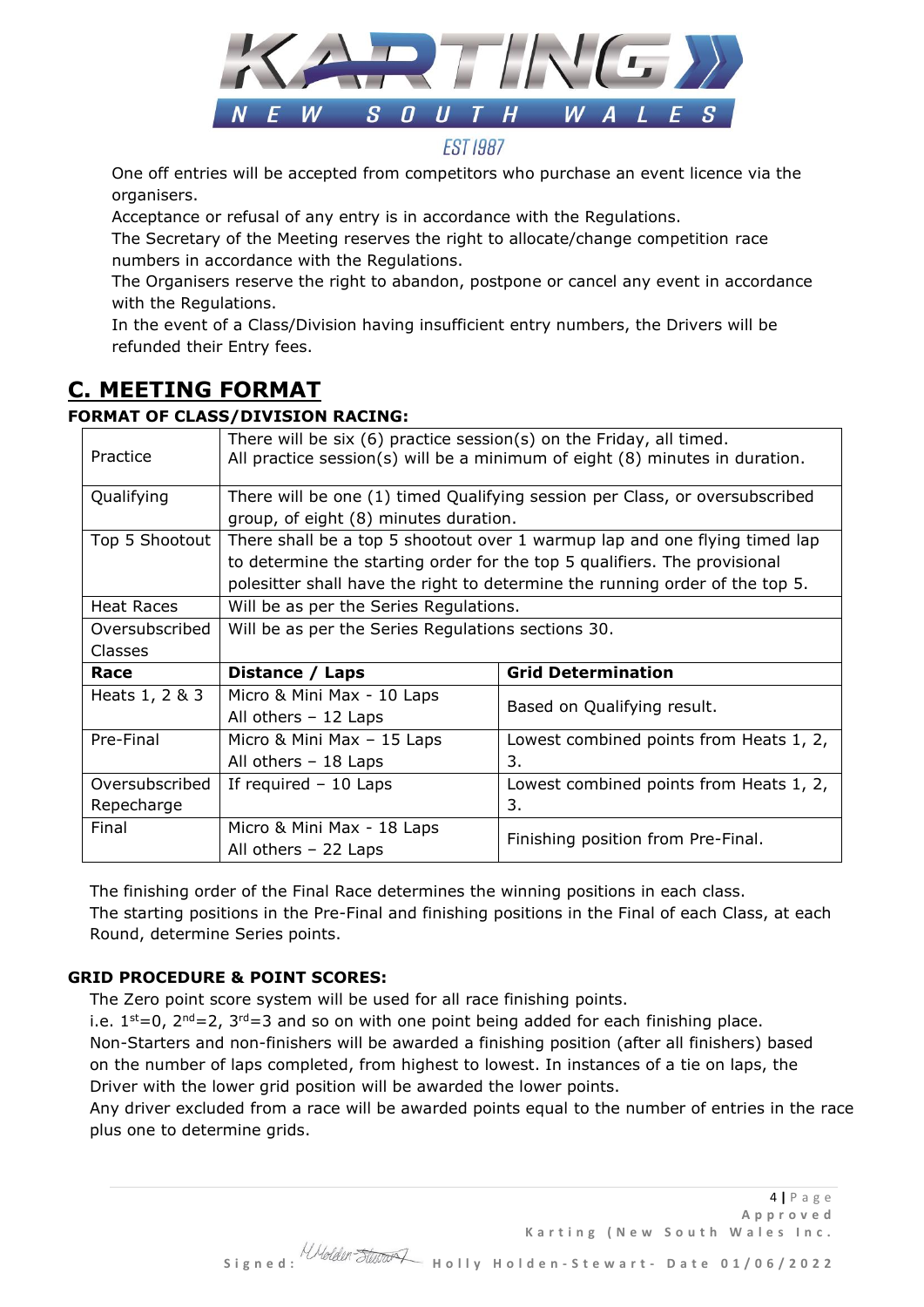

#### **ROUND TROPHIES & PRIZES:**

Trophies will be as per the Series Regulations.

 Trophies will be presented to the first three (3) finishers in the Final Race of each class. Other prizes/awards may be presented at the discretion of the Club/Organiser.

### **D. MEETING TIMETABLE**

Track will be closed for practice from Monday  $13<sup>th</sup>$  June until  $16<sup>th</sup>$  June 2022. The Track will open on Wednesday  $15<sup>th</sup>$  June for Pit Allocation and Setup only.

| DAY / DATE                   | <b>TIME</b>   | <b>ACTIVITY / COMMENTS</b>                         |
|------------------------------|---------------|----------------------------------------------------|
| Wednesday 15th               | Noon-5:00pm   | Load in to pit area only                           |
| of June                      |               |                                                    |
| Thursday 16th of             | 9:00am        | Track Gates open.                                  |
| June                         |               |                                                    |
|                              | 9:00am-4:00pm | Load in to pit area only                           |
|                              | 9:00am-5:00pm | Track available for testing                        |
| Friday 17th of               | 9:00am        | Track Gates open.                                  |
| June                         |               |                                                    |
|                              | 11:00am       | Canteen opens.                                     |
|                              | $11:00$ am-   | Practice Tyre scanning at RaceMax Truck            |
|                              | 12:00pm       |                                                    |
|                              | 12:00pm       | <b>Practice Commences</b>                          |
|                              | 8:20pm        | <b>Practice Concludes</b>                          |
|                              | 4:45pm        | Free Sausage Sizzle                                |
|                              | 4:30pm-5:30pm | Race tyre Allocation and scanning at RaceMax Truck |
| Saturday 18 <sup>th</sup> of | 8:00am        | Track Gates open.                                  |
| June                         |               |                                                    |
|                              | 7:00am        | Canteen opens.                                     |
|                              | 9:30am        | Random Scrutineering.                              |
|                              | 9:30am        | Entry confirmations.                               |
|                              | 10:20am       | Drivers briefing                                   |
|                              | 11:00am       | Tuning Run followed by Qualifying and Heat Races   |
|                              | 8:48pm        | Racing likely to conclude                          |
| Sunday 19th of               | 7:30am        | Track Gates open.                                  |
| June                         |               |                                                    |
|                              | 8:00am        | Canteen opens.                                     |
|                              | 9:00am        | Morning warmups                                    |
|                              | 9:49am        | Pre-Finals commence, finals will commence at the   |
|                              |               | completion of the Pre-Finals.                      |
|                              | 3:40pm        | Presentation (Must be minimum of 30 mins after     |
|                              |               | Racing completion).                                |

A full Meeting Timetable will be published with starting times for all events, once entries have closed and all Classes/Divisions that will be racing finalised.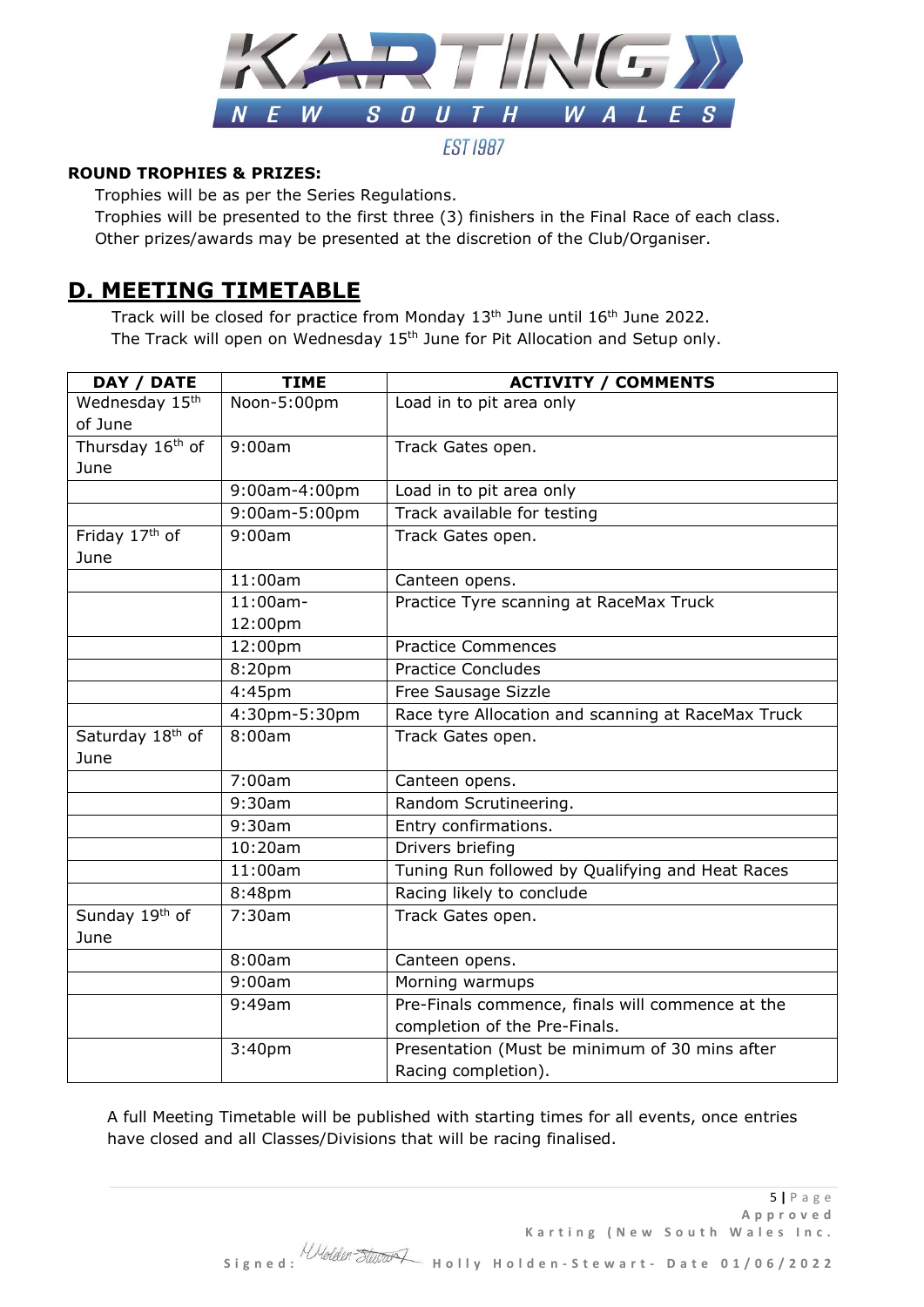

**FST 1987** 

### **E. MEETING CONDITIONS**

#### **CONTROL FUEL:**

Control Fuel Will be used at this Meeting as per Technical Regulations T.4. PULP 98 fuel must be purchased from:

#### **Liberty Service Station 2282 Cunningham Highway, Yamanto, Queensland, 4305**

The Fuel may be purchased up to two days prior to the Meeting. Proof of purchase of the fuel must be retained and produced to the Chief Scrutineer or Fuel Tester if required.

#### **CONTROL OIL:**

XPS Full Synthetic Oil (297461) only, must be used, as per the Series Regulations.

#### **SPARK PLUGS:**

Must be the Denso or NGK models specified, as per the Series Regulations.

#### **SEALS & TAGS:**

Each engine must be sealed, and each chassis must be tagged, in accordance with the Series and Technical Regulations T.7.1.

#### **WRIST BANDS:**

Drivers and crew wishing to enter Parc Ferme or out-grid may be required to wear supplied wristbands for the duration of the event. 2 Wrist bands shall be provided with each entry.

#### **TRANSPONDERS:**

Compatible timing transponders must be fitted in accordance with the Technical Regulations T.3.14, for **all Official Practice, Qualifying, Heats and Finals.**

#### **VIDEO RECORDING SYSTEMS:**

Must be used as per the Series Regulations.

#### **TYRES:**

The Entry Fee for all Rotax classes on MOJO or MG Tyres includes one race set of tyres. See the Series Regulations regarding allocation, tracking and usage.

#### **TYRE POOLING:**

Will be used.

#### **NOSECONES:**

The CIK-FIA Drop Down Nose Cones will be used.

#### **CLASSES WITH RESTRICTORS:**

Karting NSW *may* issue Control restrictors to Competitors in the Micro and Mini Max classes. The Control restrictor will be issued for the duration of each Event and MUST be returned at the completion of each Meeting.

Should any Competitor fail to return their Control restrictor(s) by 5:00pm on the Sunday of the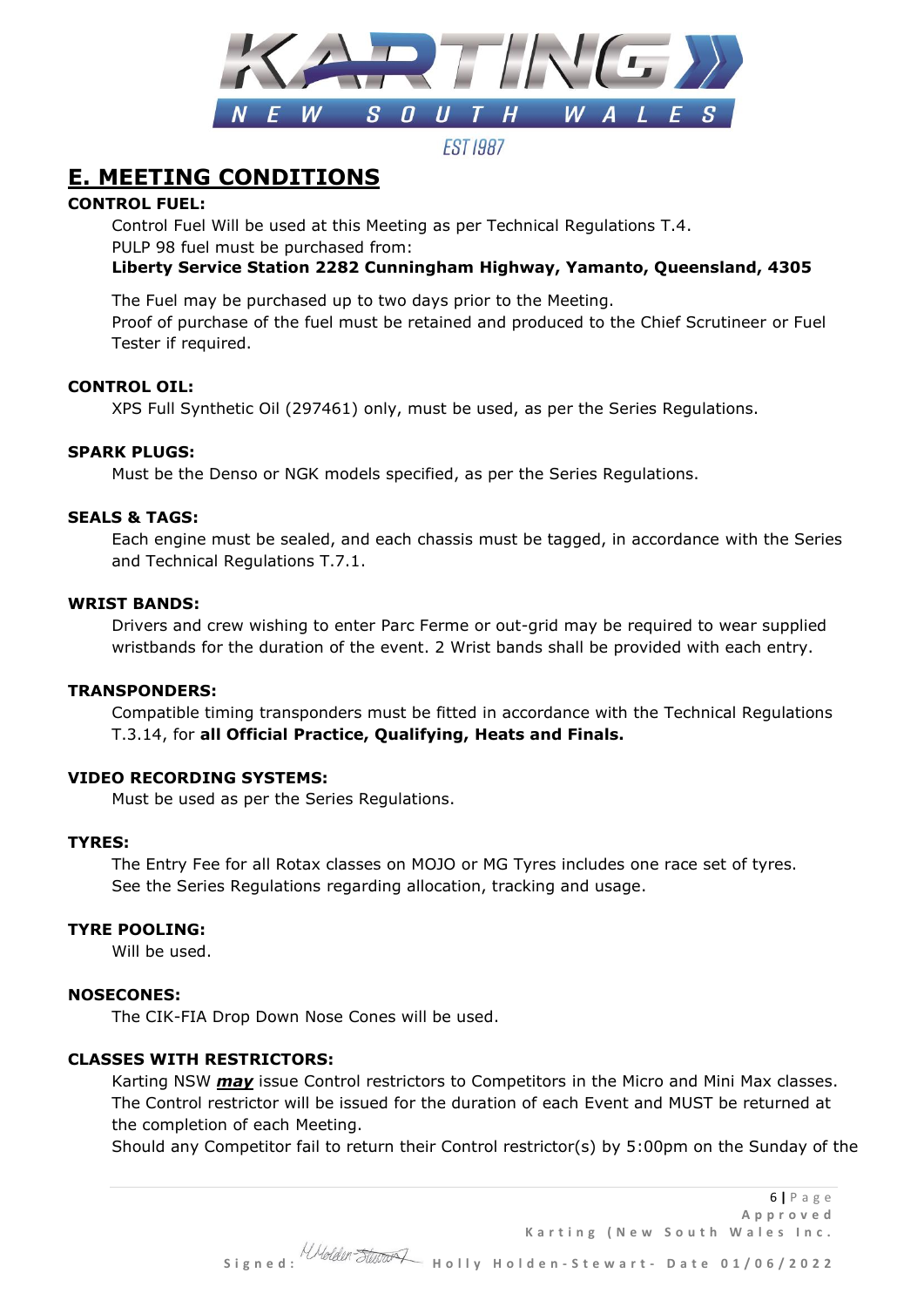

Meeting, there will be a \$100.00 fine imposed by Karting NSW and their Series points for the Round will be forfeited.

At the completion of the Meeting, the Control restrictors will also be checked and any found to have been tampered with, will have further action taken in accordance with Technical Regulations T.3.13.

#### **PUBLIC RELATIONS:**

Teams/Competitors may be required to make themselves available for photographs, interviews or other media related activities. The Organisers will advise when this may be required.

### **F. CLUB/TRACK REQUIREMENTS**

#### **MEDICAL SERVICES:**

Any Medical assistance that is required outside of the operating hours when Karts are not on the Race Track please contact 000. The address to give to the Emergency Services is:

#### **Ipswich Kart Club Ipswich Motorsport Precinct 56 Champions Way Willowbank QLD 4305**

#### **KART RETRIEVAL:**

Retrieval of Karts is at the discretion of the Clerk of Course. Pit Crew must only enter the Race Track area when permitted by the Grid Marshall or Clerk of Course, and only if wearing a HIGH VISIBILITY Safety Vest or Clothing on the upper torso.

#### **ANIMALS:**

Subject to the applicable laws which may govern the access of animals, no animals are allowed anywhere within the Track precinct, other than Registered Service Dogs.

#### **SECURITY:**

Security Will not be provided however there will be several committee members camping at the facility.

#### **OTHER:**

All Competitors will be advised by the Club/Pit Marshal regarding vehicle/trailer access and parking arrangements.

No dumping of Fuel or Tyres, please make your own arrangements.

No unlicenced driving of motor vehicles permitted at the Track.

No Kart engine starts any day before 8.00am or during Drivers Briefing.

Overnight camping is permitted on the grounds.

Canteen facilities will be available on all days. Hours to be advised.

The Club Does have EFT facilities.

Please keep the Ambulance gate/entrance clear at all times.

#### **COVID-19 REQUIREMENTS:**

In accordance with Government Public Health Orders and Restrictions.